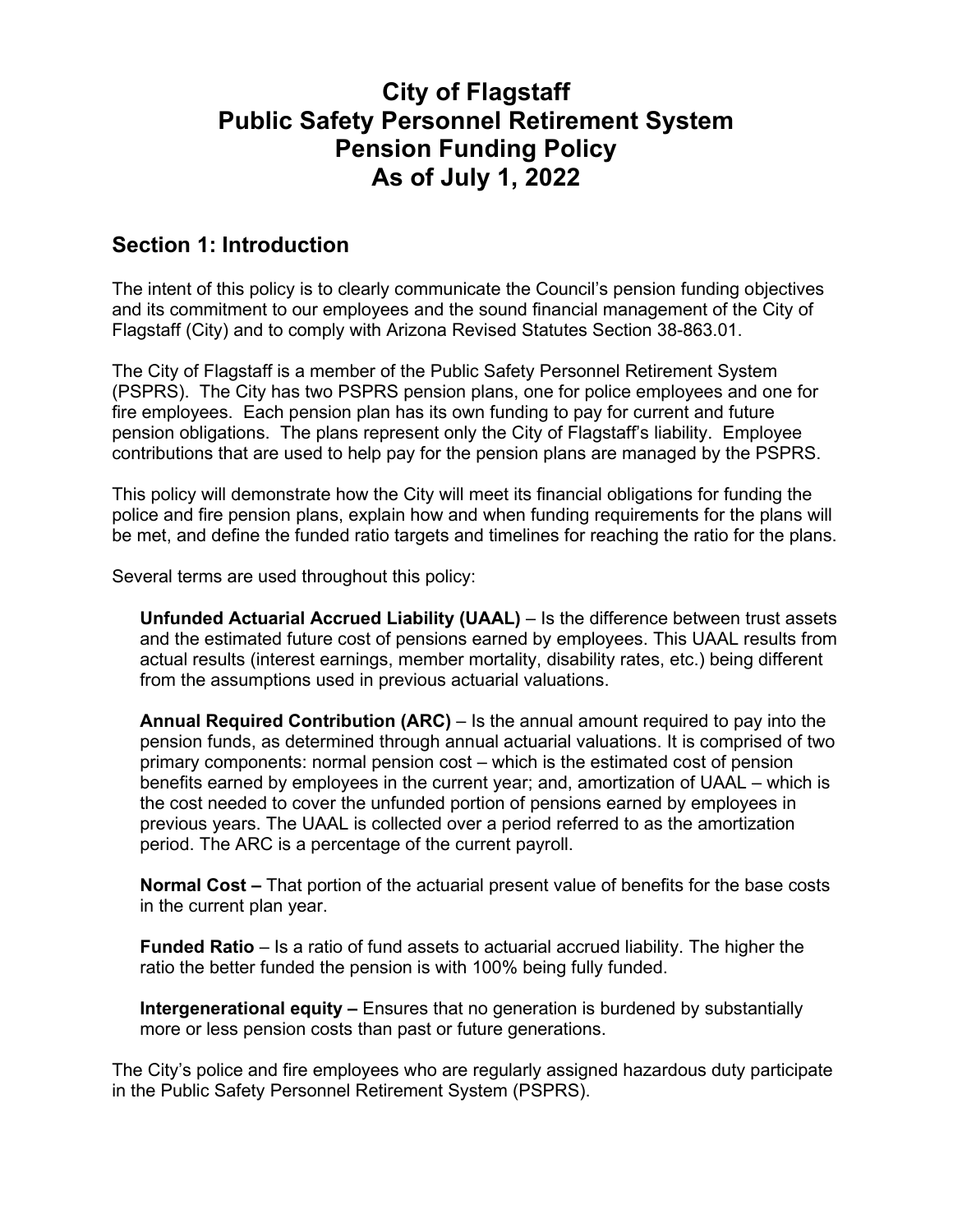## **Section 2: Public Safety Personnel Retirement System (PSPRS)**

PSPRS is administered as an agent multiple-employer pension plan. An agent multipleemployer plan has two main functions: 1) to comingle assets of all plans under its administration, thus achieving economy of scale for more cost efficient investments, and invest those assets for the benefit of all members under its administration and 2) serve as the statewide uniform administrator for the distribution of benefits. PSPRS provides annual actuarial reports to determine current status of each plan. These are available on the PSPRS website.

Under an agent multiple employer plan each agency participating in the plan has an individual trust fund reflecting each individual plan's assets and liabilities. Under this plan all contributions are deposited to and distributions are made from that fund's assets, each fund has its own funded ratio and contribution rate, and each fund has a unique annual actuarial valuation. The City of Flagstaff has two trust funds, one for police employees and one for fire employees.

Council formally accepts the assets, liabilities, and current funding ratio of the City's PSPRS trust funds from the June 30, 2021 actuarial valuation, which are detailed below.

| <b>Trust Fund</b>       | <b>Assets</b> | <b>Accrued</b><br>Liability | UAAL<br>(Overfunded) | <b>Funded</b><br><b>Ratio</b> |
|-------------------------|---------------|-----------------------------|----------------------|-------------------------------|
| <b>Flagstaff Police</b> | 98,375,600    | \$91,223,383                | (\$7,152,217)        | 107.8%                        |
| <b>Flagstaff Fire</b>   | \$108,691,395 | \$101,853,546               | (\$6,837,849)        | 106.7%                        |
| Totals                  | \$207,066,995 | \$193,076,929               | (\$13,990,066)       | 107.2%                        |

June 30, 2021 Report, Tier 1 & 2: